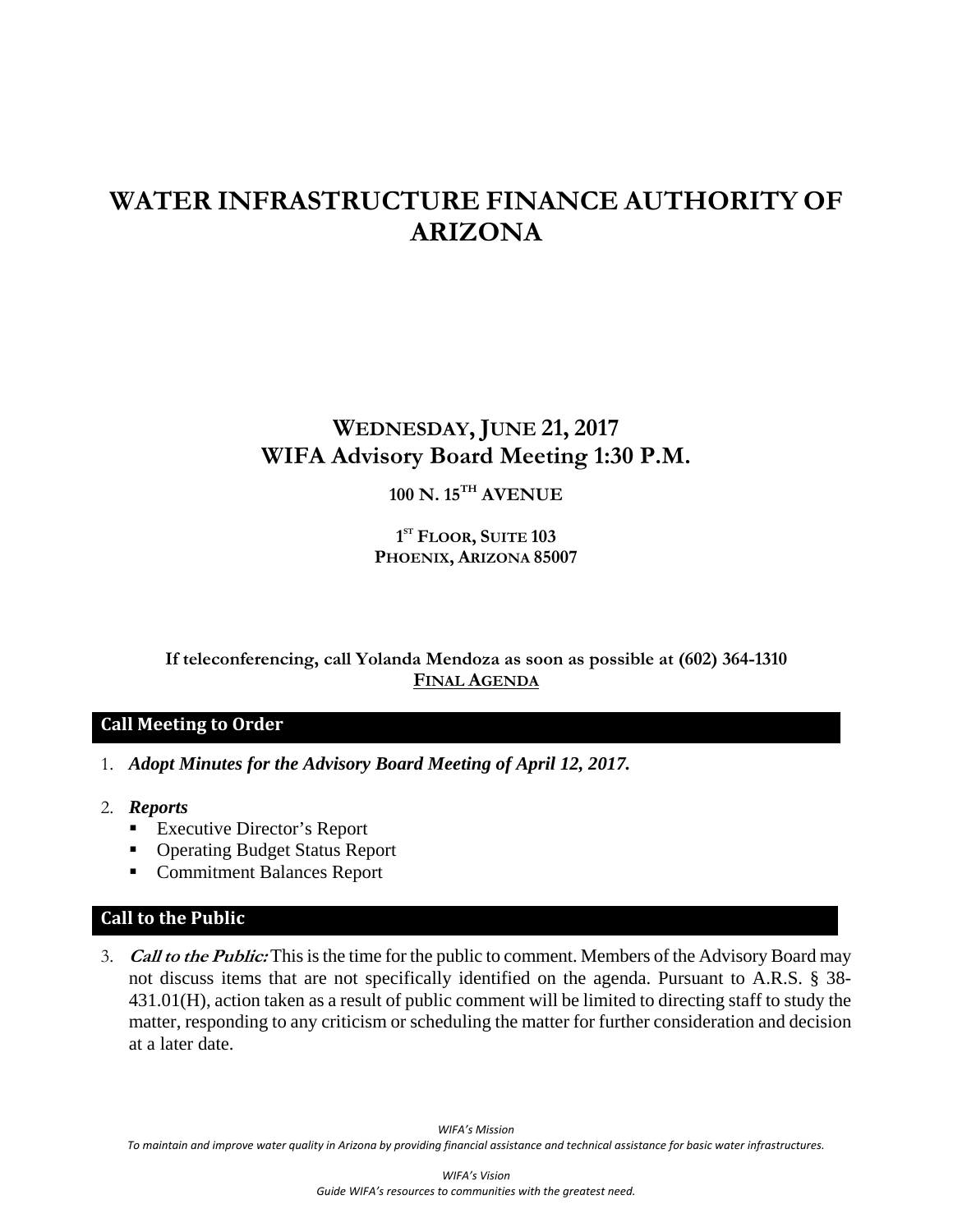#### None

#### **New Agenda Items for Consideration and Action**

- 4. **Review, Discuss & Approve:** Recommend Approval of FY2018 WIFA Operating Budget Report: *Mike Clark will lead the discussion*
- 5. *Review, Discuss & Possible Action:* Recommend Approval of the DWRF Financial Assistance Project Priority List Funding Cycle 2017: *Sara Konrad will lead the discussion*

#### DW PPL

Change:

- Q Mountain Mobile Home Park (DW-010-2017) median house income decreased
- Truxton Canyon Water Company (DW-012-2017) number of connections, amount requested and median household income increased
- Tierra Buena Water Company (DW-008-2017) amount requested increased

#### DW FR

Add:

- Truxton Canyon Water Company (DW-012-2017)
- Navajo Tribal Utility Authority (DW-005-2017)
- 6. *Review, Discuss & Possible Action:* Recommend Approval of the DWRF Financial Assistance Project Priority List Funding Cycle 2018: *Sara Konrad will lead the discussion*

DW PPL

Add:

- **Elfrida Improvement District (DW-010-2018)**
- **Pine Creek Canyon Domestic Water Improvement District (DW-012-2018)**

Remove:

- Montezuma Rimrock Water Company (DW-001-2018)
- City of Globe (DW-004-2018)
- Town of Kearny (DW-009-2018)

Change:

- Truxton Canyon Water Company (DW-005-2018) number of connections, amount requested and median household income increased
- 7. **Review, Discuss & Possible Action:** Recommend Approval of Loan Resolution 2017-021 and Due Diligence Summary DW 001-2017 – Golden Shores Water Company – DWRF – \$514,700 *– Sara Konrad will lead the discussion*
- 8. **Review, Discuss & Possible Action:** Recommend Approval of Loan Resolution 2017-022 and Due Diligence Summary DW 012-2017 – Truxton Canyon Water Company – DWRF – \$347,577 *– Sara Konrad will lead the discussion*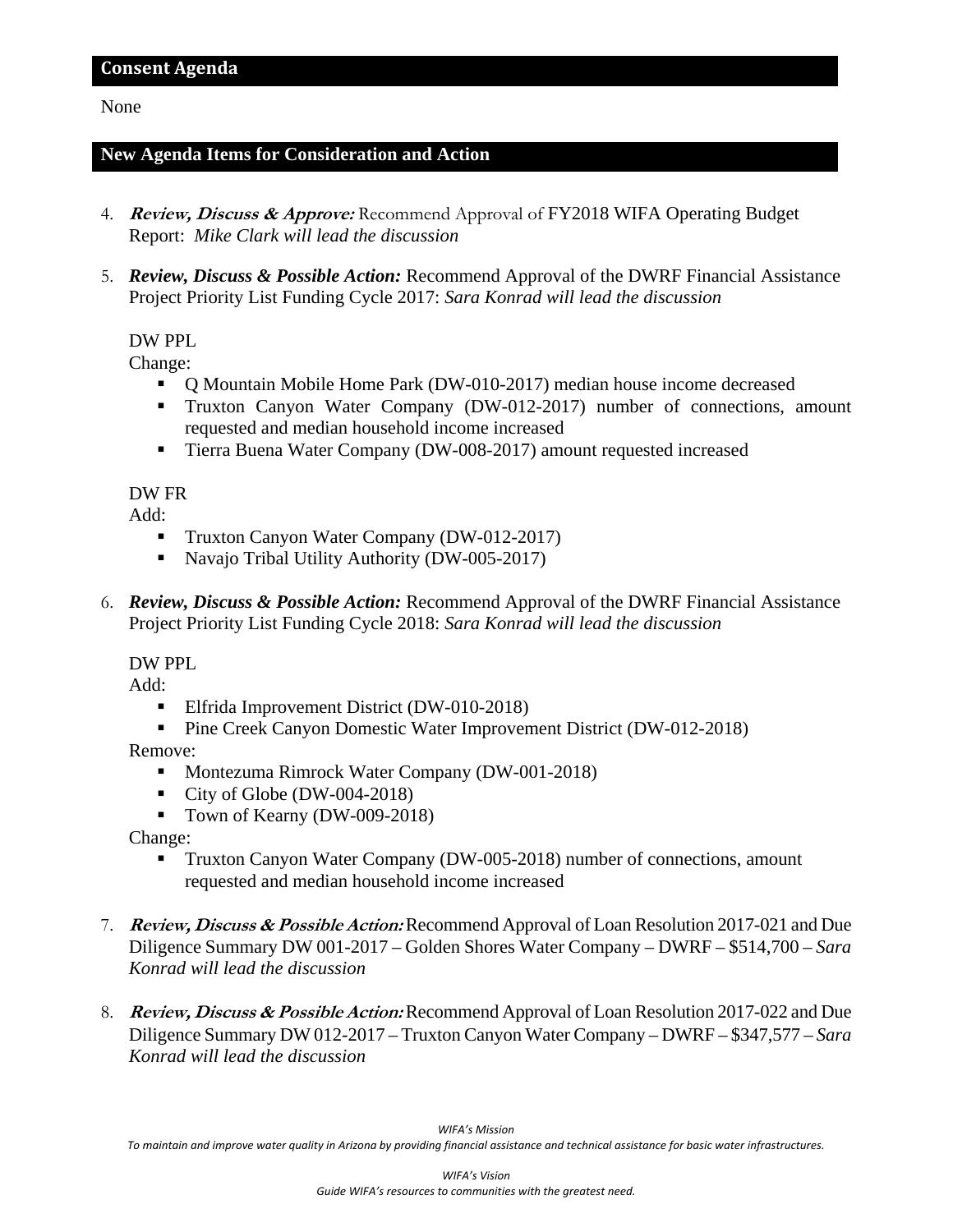- 9. **Review, Discuss & Possible Action:** Recommend Approval of Loan Resolution 2017-023 and Due Diligence Summary DW 008-2017 – Tierra Buena Water Company – DWRF – \$661,217 *– Sara Konrad will lead the discussion*
- 10. **Review, Discuss & Possible Action:** Recommend Approval of Loan Resolution Addendum A2017-024 – City of Prescott – Request to Extend Loan Resolution 2017-001 *– Sara Konrad will lead the discussion*
- 11. **Review, Discuss & Adopt:** Discuss Committee Assignments and Vote for Chair and Vice Chair on Fiscal and Project Finance Committees for State Fiscal Year 2018
- 12. **Review, Discuss & Adopt:** Elect Vice-Chair & Adopt Executive Committee for State Fiscal Year 2018

#### **Update, Discussion or Presentation**

None

#### **Meeting Conclusion & Adjournment**

- 13. New Business/Issues:
	- Next Board Meeting Date Wednesday, August 16, 2017 at 1:30PM in Phoenix, Arizona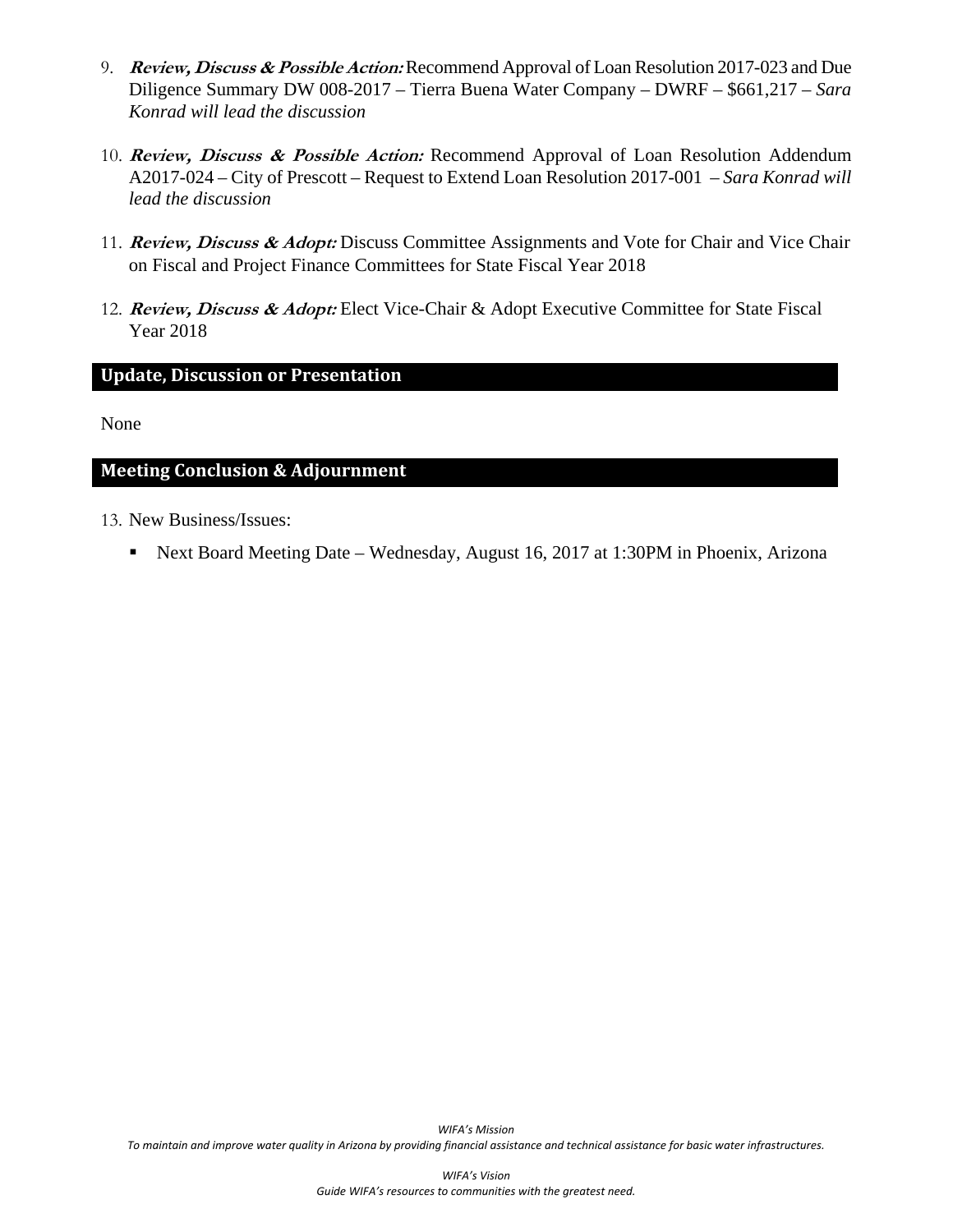2017 Funding Cycle - Fundable Range

June 2017

| Fundable       |                |                                     |            |          |                                      |               |                  |         |
|----------------|----------------|-------------------------------------|------------|----------|--------------------------------------|---------------|------------------|---------|
| Range          | <b>PPL</b>     |                                     |            |          |                                      | Project       | <b>Amount</b>    |         |
| Rank           | Rank           | <b>Applicant</b>                    | Population | County   | <b>Project Name</b>                  | <b>Number</b> | <b>Requested</b> | Subsidy |
|                |                |                                     |            |          |                                      |               |                  |         |
| 1              | $\mathbf{1}$   | Tierra Buena Water Company Inc.     | 320        | Maricopa | <b>Arsenic Remediation Project 3</b> | 008 2017      | \$656,662.00     | 80%     |
|                |                |                                     |            |          | Meter and Valve Replacement &        |               |                  |         |
| $\overline{2}$ | $\overline{2}$ | Golden Shores Water Company         | 3,100      | Mohave   | <b>Backup Generator</b>              | 001 2017      | \$514,700.00     | 80%     |
|                |                |                                     |            |          |                                      |               |                  |         |
| 3              | 4              | <b>Truxton Canyon Water Company</b> | 2,202      | Mohave   | Hualapai 1 Well Conversion           | 012 2017      | \$347,557.00     | 80%     |
|                |                |                                     |            |          |                                      |               |                  |         |
| 4              | 6              | Globe, City of                      | 7,495      | Gila     | 2017 Water System Improvements       | 015 2017      | \$3,000,000.00   | 80%     |
|                |                |                                     |            |          | Arizona Windsong Water System        |               |                  |         |
| 5              | 8              | Navajo Tribal Utility Authority     | 1,747      | Apache   | Infrastructure Improvements          | 005 2017      | \$1,797,200.00   | 75%     |
| 6              | 9              | Payson, Town of                     | 16,087     | Gila     | CC Cragin Water Supply Project       | 014 2017      | \$11,000,000.00  | 80%     |
|                |                |                                     |            |          |                                      |               |                  |         |
|                |                | Ash Fork Development Association    |            |          |                                      |               |                  |         |
| 7              | 10             | Inc. dba: Ash Fork Water Service    | 2,150      | Yavapai  | <b>Arsenic Treatment AF#2</b>        | 007 2017      | \$150,000.00     | 75%     |
|                |                | Montezuma Rimrock Water             |            |          |                                      |               |                  |         |
| 8              | 11             | Company LLC                         | 450        | Yavapai  | <b>Storage Tank Replacement</b>      | 002 2017      | \$108,000.00     | 80%     |
| 9              | 12             | Eagletail Water Company, LLC        | 96         | Maricopa | <b>Storage Tank Replacement</b>      | 006 2017      | \$174,450.00     | 80%     |
| 10             | 14             | Peoria, City of                     | 162,000    | Maricopa | Pyramid Peak WTP Expansion           | 004 2017      | \$49,013,733.00  | 90%     |

**Total: \$66,762,302.00**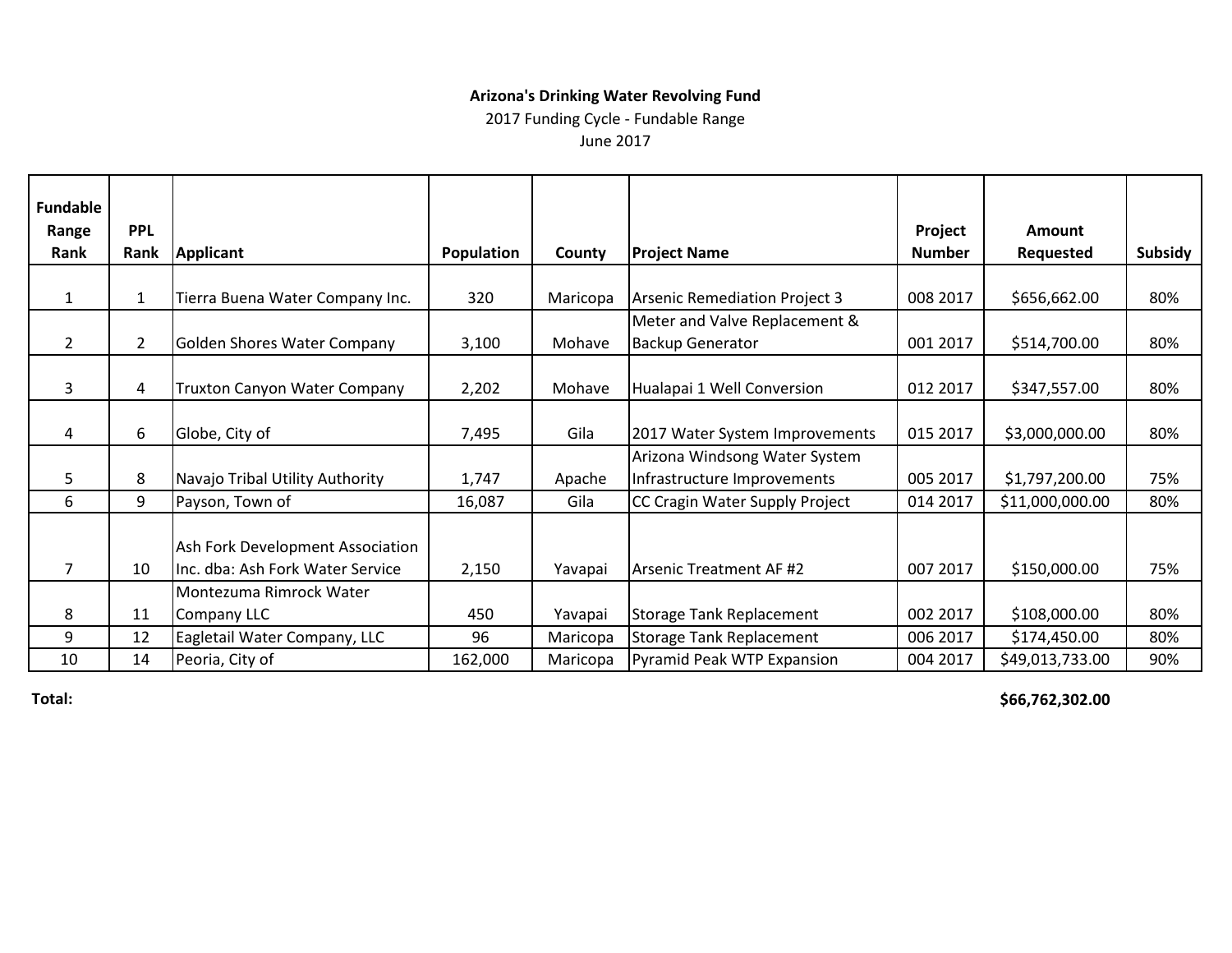Project Priority List 2017 Funding Cycle

June 2017

|              |                              |            |         |                                        |                                                                           |               | <b>Amount</b>         |                |
|--------------|------------------------------|------------|---------|----------------------------------------|---------------------------------------------------------------------------|---------------|-----------------------|----------------|
|              |                              |            |         |                                        |                                                                           |               | Requested /           |                |
| <b>PPL</b>   |                              |            |         |                                        |                                                                           | Project       | <b>Probable Green</b> |                |
|              | <b>Rank Applicant</b>        | Population | County  | <b>Project Name</b>                    | <b>Description</b>                                                        | <b>Number</b> | <b>Amount</b>         | <b>Subsidy</b> |
|              |                              |            |         |                                        | The Company's single source production well                               |               |                       |                |
|              |                              |            |         |                                        | has exceeded the MCL for arsenic. This                                    |               |                       |                |
|              |                              |            |         |                                        | project proposes to install a centralized                                 |               |                       |                |
|              | Tierra Buena Water           |            |         |                                        | arsenic treatment system to achieve an                                    |               |                       |                |
| $\mathbf{1}$ | Company Inc.                 | 320        |         | Maricopa Arsenic Remediation Project 3 | acceptable level below the MCL.                                           | 008 2017      | \$656,662.00          | 80%            |
|              |                              |            |         |                                        | Golden Shores Water Company will install                                  |               |                       |                |
|              |                              |            |         |                                        | radio read meters, a back up generator and                                |               |                       |                |
|              | 1,3 Golden Shores            |            |         |                                        | Meter and Valve Replacement replace faulty isolation valves to facilitate |               | \$514,700/            |                |
| 2            | <b>Water Company</b>         | 3,100      | Mohave  | & Backup Generator                     | future repairs.                                                           | 001 2017      | \$378,459.40          | 80%            |
|              | <sup>,3</sup> Ponderosa Park |            |         |                                        | The<br>District maintains numerous water                                  |               |                       |                |
|              | Domestic Water               |            |         |                                        | meters that are in difficult to reach and                                 |               |                       |                |
|              | Improvement                  |            |         |                                        | remote places and proposes to replace them                                |               | \$116,000.00/         |                |
| 3            | <b>District</b>              | 600        | Yavapai | <b>Smart Meter Installation</b>        | with remote read meters.                                                  | 003 2017      | \$116,000.00          | 80%            |
|              |                              |            |         |                                        | The Hualapai 1 well has 2 natural gas engines                             |               |                       |                |
|              |                              |            |         |                                        | that are 52 years old that need replacement.                              |               |                       |                |
|              |                              |            |         |                                        | Replace the two existing engines with a                                   |               |                       |                |
|              |                              |            |         |                                        | single electric motor. Equip the well to adapt                            |               |                       |                |
|              |                              |            |         |                                        | to the new electric motor. Run electrical                                 |               |                       |                |
|              | <sup>3</sup> Truxton Canyon  |            |         |                                        | service to the well from the main electrical                              |               | \$347,557.00 /        |                |
| 4            | <b>Water Company</b>         | 2,202      |         | Mohave Hualapai 1 Well Conversion      | transmission line                                                         | 012 2017      | \$289,123.00          | 80%            |
|              |                              |            |         |                                        | The system is in need of water storage and                                |               |                       |                |
|              | Lyn-Lee Water                |            |         |                                        | electrical updates to comply with PDEQ                                    |               |                       |                |
| 5            | Company                      | 90         | Pima    | <b>Water Storage</b>                   | standards.                                                                | 009 2017      | \$40,000.00           | 85%            |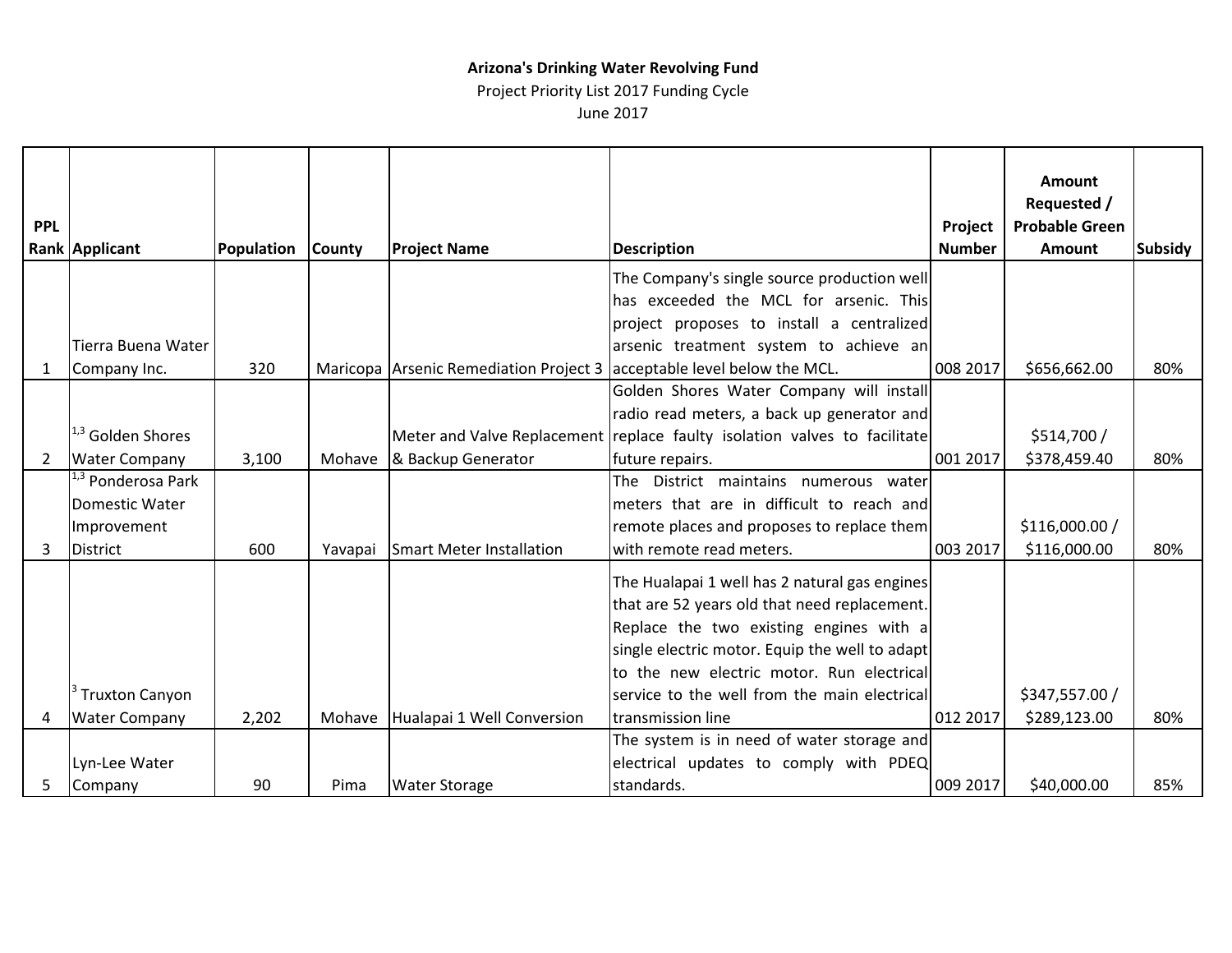|            |                                                                                             |            |               |                                                                 |                                                                                                                                                                                                                                                                                  |               | Amount<br>Requested /    |                |
|------------|---------------------------------------------------------------------------------------------|------------|---------------|-----------------------------------------------------------------|----------------------------------------------------------------------------------------------------------------------------------------------------------------------------------------------------------------------------------------------------------------------------------|---------------|--------------------------|----------------|
| <b>PPL</b> |                                                                                             |            |               |                                                                 |                                                                                                                                                                                                                                                                                  | Project       | <b>Probable Green</b>    |                |
|            | Rank Applicant                                                                              | Population | <b>County</b> | <b>Project Name</b>                                             | <b>Description</b>                                                                                                                                                                                                                                                               | <b>Number</b> | Amount                   | <b>Subsidy</b> |
|            |                                                                                             |            |               | 2017 Water System                                               | The City is requesting \$3,000,000 to finance<br>multiple<br>improve/stabilize<br>projects:<br>pressure zones and replace high priority lines<br>to ensure dependable access and minimum<br>pressure; improve metering and leak                                                  |               | \$3,000,000.00 /         |                |
| 6          | $1^{1,3,4}$ Globe, City of                                                                  | 7,495      | Gila          | Improvements                                                    | detection throughout the system.                                                                                                                                                                                                                                                 | 015 2017      | \$325,450.00             | 80%            |
| 7          | Q Mountain<br><b>Mobile Home Park</b>                                                       | 400        | La Paz        | Q Mountain Vista Water<br>Pipeline Replacement and<br>Upgrade   | Q Mountain experiences high water loss. The<br>distribution system will be replaced with<br>new valves and meters. Additional storage<br>capacity, booster pumps and rehabilitation<br>of a well will also be components of this<br>project.                                     | 010 2017      | \$1,600,000.00           | 75%            |
|            |                                                                                             |            |               |                                                                 |                                                                                                                                                                                                                                                                                  |               |                          |                |
| 8          | Navajo Tribal<br><b>Utility Authority</b>                                                   | 1,747      | Apache        | Arizona Windsong Water<br>System Infrastructure<br>Improvements | Arizona Windsong's well exceeds the MCL<br>for uranium and current system assets are<br>deteriorated. The system is going to be/has<br>been acquired by NTUA. This project<br>proposes to install an interconnect, replace<br>distribution lines and meters.                     | 005 2017      | \$1,797,200.00           | 75%            |
|            |                                                                                             |            |               | CC Cragin Water Supply                                          | This project is a continuation of previous<br>WIFA loans. Initial project funding provided<br>by WIFA has resulted in substantial<br>engineering, design and initial construction<br>projects either underway or completed. This<br>request is expected to provide the necessary |               |                          |                |
| Q          | <sup>1,4</sup> Payson, Town of                                                              | 16,087     | Gila          | Project                                                         | funding to complete the project.                                                                                                                                                                                                                                                 |               | 014 2017 \$11,000,000.00 | 80%            |
| 10         | $1, 4$ Ash Fork<br>Development<br>Association Inc.<br>dba: Ash Fork<br><b>Water Service</b> | 2,150      |               | Yavapai Arsenic Treatment AF #2                                 | The Company's Well #2 exceeds the<br>allowable MCL for arsenic. This project<br>proposes to install a centralized arsenic<br>treatment plant to treat the water to an<br>acceptable level.                                                                                       | 007 2017      | \$150,000.00             | 75%            |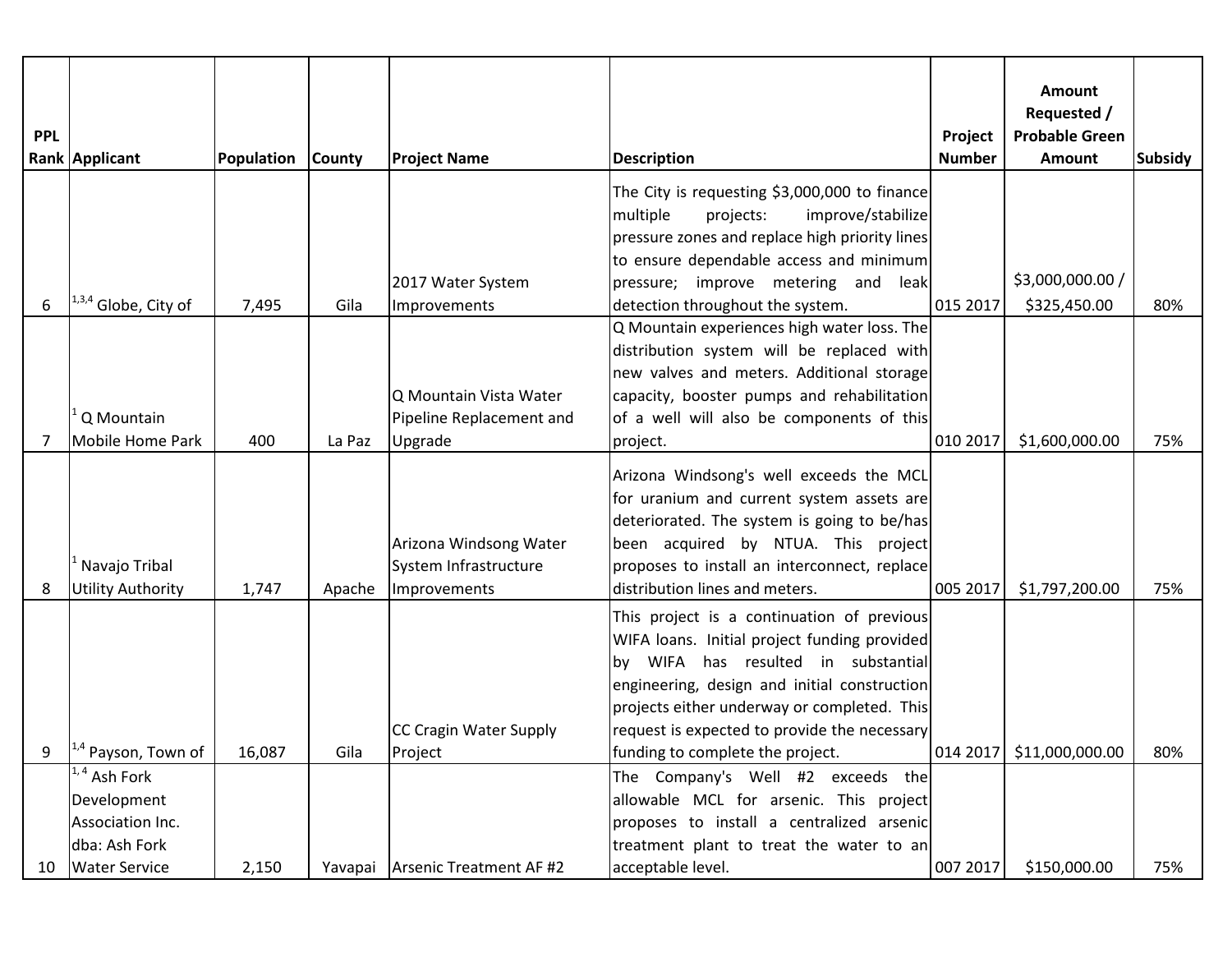|            |                                |            |         |                                     |                                                                                     |                          | Amount                               |                |
|------------|--------------------------------|------------|---------|-------------------------------------|-------------------------------------------------------------------------------------|--------------------------|--------------------------------------|----------------|
|            |                                |            |         |                                     |                                                                                     |                          | Requested /<br><b>Probable Green</b> |                |
| <b>PPL</b> |                                | Population | County  | <b>Project Name</b>                 | <b>Description</b>                                                                  | Project<br><b>Number</b> | Amount                               | <b>Subsidy</b> |
|            | Rank Applicant                 |            |         |                                     |                                                                                     |                          |                                      |                |
|            |                                |            |         |                                     | Fix-it-first: The two existing 10,000 gallon                                        |                          |                                      |                |
|            |                                |            |         |                                     | storage tanks leak profusely, have been                                             |                          |                                      |                |
|            | Montezuma                      |            |         |                                     | repaired numerous times and are beyond<br>repair. In order to meet customer demand, |                          |                                      |                |
|            | <b>Rimrock Water</b>           |            |         |                                     | two 40,000 gallon storage tanks must be                                             |                          |                                      |                |
| 11         | Company LLC                    | 450        | Yavapai | Storage Tank Replacement            | constructed.                                                                        | 002 2017                 | \$108,000.00                         | 80%            |
|            |                                |            |         |                                     | The existing 500,000 gallon steel storage                                           |                          |                                      |                |
|            |                                |            |         |                                     | tank is over 40 years old and is leaking from                                       |                          |                                      |                |
|            | <sup>1,4</sup> Eagletail Water |            |         |                                     | the bottom. This project will install a new                                         |                          |                                      |                |
| 12         | Company, LLC                   | 96         |         | Maricopa Storage Tank Replacement   | 250,000 gallon water tank.                                                          | 006 2017                 | \$174,450.00                         | 80%            |
|            |                                |            |         |                                     | The Town is in need of an additional water                                          |                          |                                      |                |
|            |                                |            |         |                                     | supply to serve as a reliable backup supply.                                        |                          |                                      |                |
|            |                                |            |         |                                     | Well #3, which is currently offline, will be                                        |                          |                                      |                |
|            |                                |            |         | Town of Kearny Drinking             | rehabilitated by cleaning the well casing,                                          |                          |                                      |                |
|            |                                |            |         | Water System Well 3                 | replacing piping, installing a new in-line                                          |                          |                                      |                |
| 13         | Kearny, Town of                | 1,950      | Pinal   | Rehabilitation                      | turbine pump and electrical controls.                                               | 013 2017                 | \$250,000.00                         | 85%            |
|            |                                |            |         |                                     | The City of Peoria currently reaches its                                            |                          |                                      |                |
|            |                                |            |         |                                     | 11MGD capacity requirements during peak                                             |                          |                                      |                |
|            |                                |            |         |                                     | water use months. The City has concluded                                            |                          |                                      |                |
|            |                                |            |         |                                     | an agreement with the City of Glendale to                                           |                          |                                      |                |
|            |                                |            |         |                                     | fund a 13MGD expansion of the Pyramid                                               |                          |                                      |                |
|            |                                |            |         |                                     | Peak WTP (shared by both cities) on the                                             |                          |                                      |                |
|            |                                |            |         |                                     | existing plant site for completion by the end                                       |                          |                                      |                |
| 14         | Peoria, City of                | 162,000    |         | Maricopa Pyramid Peak WTP Expansion | of FY2019.                                                                          | 004 2017                 | \$49,013,733.00                      | 90%            |
| Total:     |                                |            |         |                                     |                                                                                     |                          | \$68,768,302.00                      |                |

**Legend:**

<sup>1</sup> *Eligible for disadvantaged community designation*

<sup>2</sup> *New project on PPL*

<sup>3</sup> *Eligible for Green Project Reserve*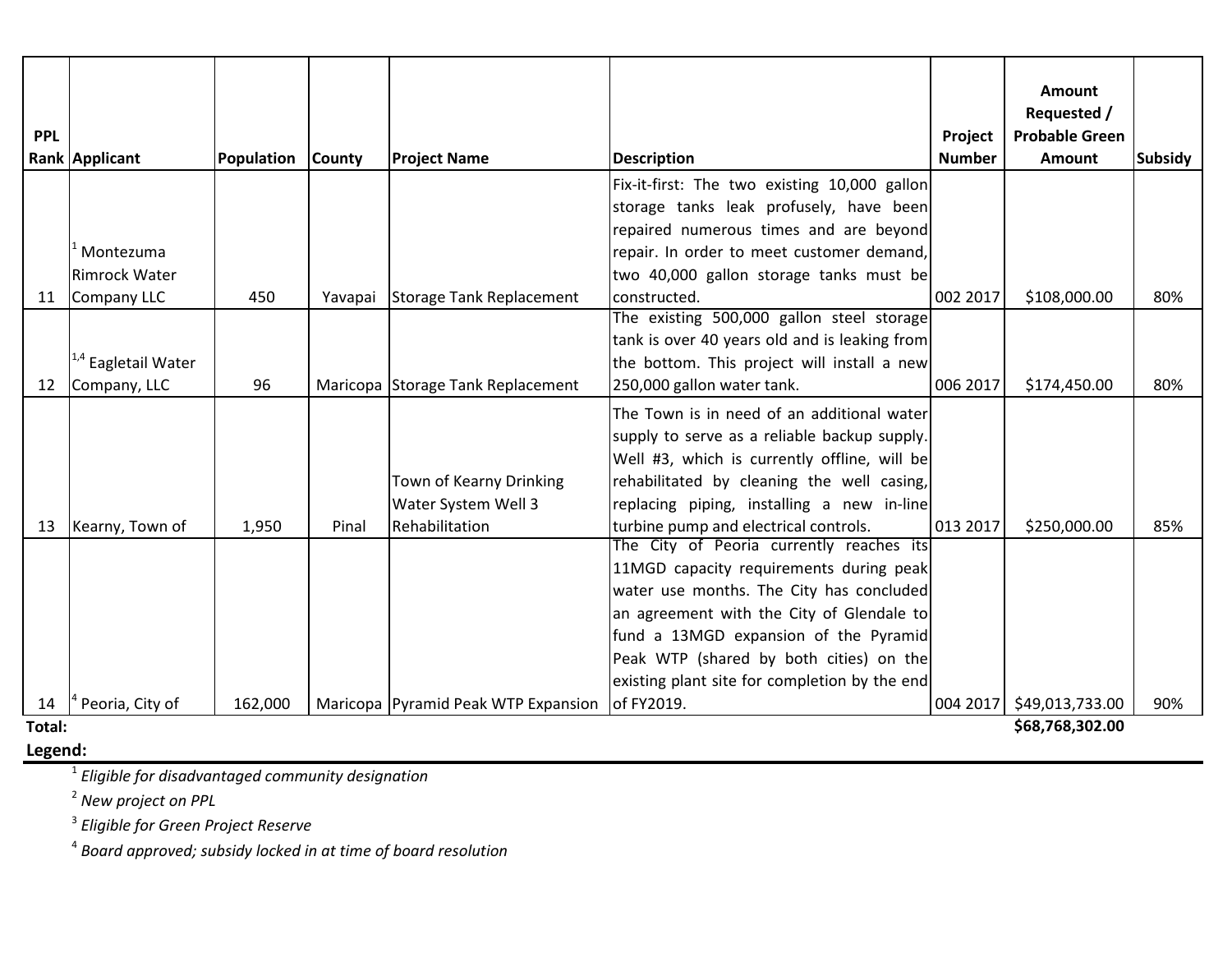Project Priority List 2017 Funding Cycle June 2017

|                |                          |            |               |                               |                                            |               | <b>Amount</b>         |                |
|----------------|--------------------------|------------|---------------|-------------------------------|--------------------------------------------|---------------|-----------------------|----------------|
|                |                          |            |               |                               |                                            |               | Requested /           |                |
| <b>PPL</b>     |                          |            |               |                               |                                            | Project       | <b>Probable Green</b> |                |
|                | Rank Applicant           | Population | <b>County</b> | <b>Project Name</b>           | <b>Description</b>                         | <b>Number</b> | <b>Amount</b>         | <b>Subsidy</b> |
|                |                          |            |               |                               | This loan will consist of three projects.  |               |                       |                |
|                |                          |            |               |                               | The Sundog Force Main and Lift Station     |               |                       |                |
|                |                          |            |               |                               | project will construct a lift station and  |               |                       |                |
|                |                          |            |               |                               | force main at the Sundog WWTP to           |               |                       |                |
|                |                          |            |               |                               | move flows and process solids to the       |               |                       |                |
|                |                          |            |               |                               | Airport WRF. The Sundog Trunk Main         |               |                       |                |
|                |                          |            |               |                               | project includes 28,000 LF of              |               |                       |                |
|                |                          |            |               |                               | deteriorated and undersized sewer          |               |                       |                |
|                |                          |            |               |                               | trunk main up to 24" with new mains up     |               |                       |                |
|                |                          |            |               |                               | to 36". The Airport Trunk Main Sewer       |               |                       |                |
|                |                          |            |               | Wastewater System             | Improvement project is for the sewer       |               |                       |                |
|                |                          |            |               | <b>Centralization Project</b> | line upsize improvement to achieve the     |               |                       |                |
| 1              | Prescott, City of        | 35,752     | Yavapai       | Phase 1                       | single WWTP centralization.                | 001 2017      | \$21,600,000.00       | 80%            |
|                |                          |            |               |                               | Wastewater is currently being disposed     |               |                       |                |
|                |                          |            |               |                               | into septic systems and cesspools that     |               |                       |                |
|                |                          |            |               |                               | has caused the introduction of raw         |               |                       |                |
|                |                          |            |               |                               | wastewater into the environment.           |               |                       |                |
|                |                          |            |               |                               | Proposed project would benefit the         |               |                       |                |
|                | <b>Tri-city Regional</b> |            |               | <b>Tri-City Regional</b>      | area and residents by disposing and        |               |                       |                |
| $\overline{2}$ | <b>Sanitary District</b> | 4,014      | Gila          | <b>Sanitary District</b>      | treating wastewater in a central facility. | 003 2017      | \$6,928,400.00        | 70%            |
|                |                          |            |               |                               | This project will construct                |               |                       |                |
|                |                          |            |               |                               | approximately one mile of sewer line       |               |                       |                |
|                |                          |            |               | <b>Center Street Sewer</b>    | from an existing trunk line to a           |               |                       |                |
|                |                          |            |               | from Highway 89 to            | subdivision and result in all future       |               |                       |                |
|                | Chino Valley,            |            |               | Molly Rae -                   | construction within the subdivision be     |               |                       |                |
| 3              | Town of                  | 5,100      | Yavapai       | <b>Continuation Loan</b>      | tied into the Town's sewer system.         | 006 2017      | \$640,000.00          | 80%            |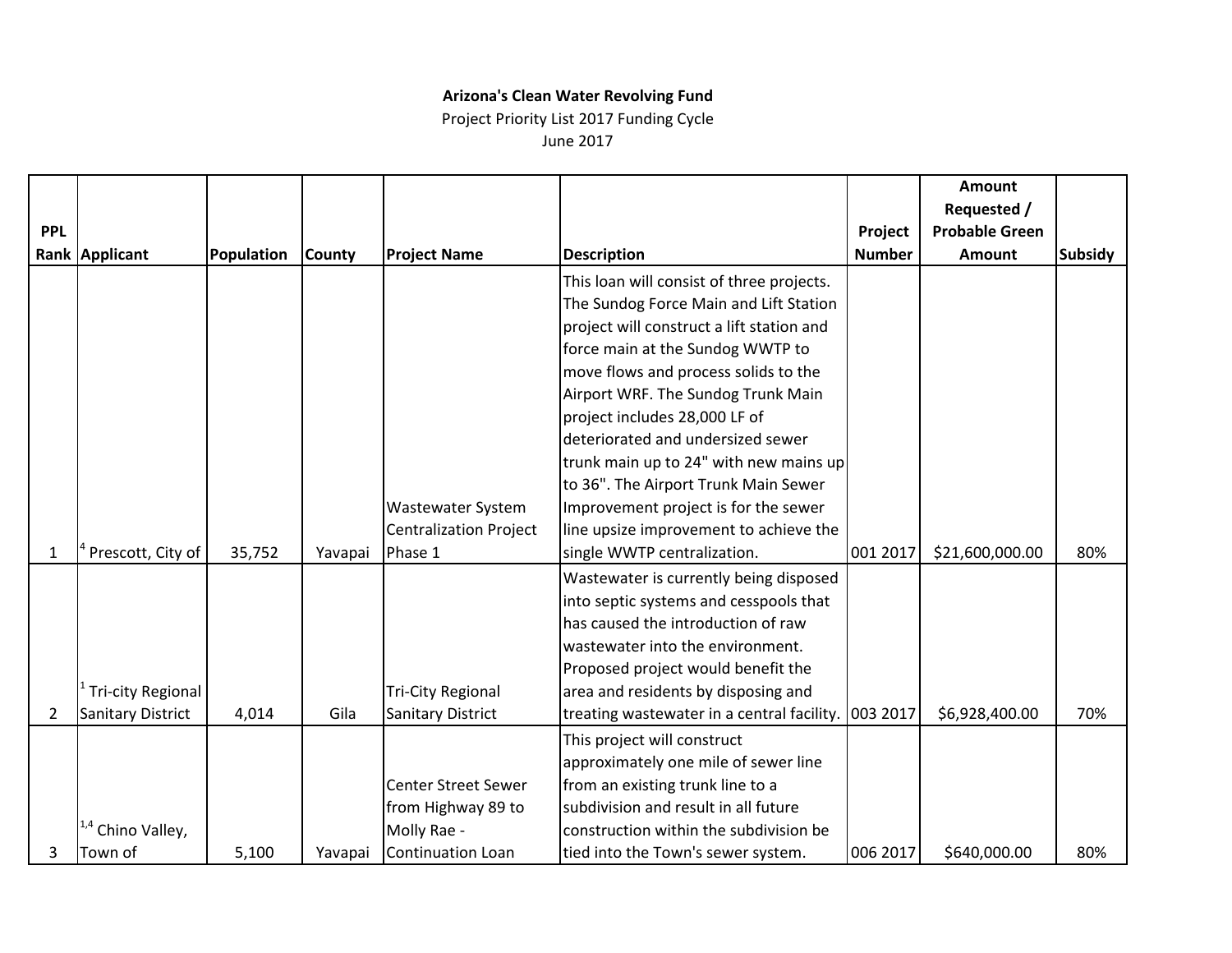|            |                |            |        |                                         |                                           |               | Amount                |                |
|------------|----------------|------------|--------|-----------------------------------------|-------------------------------------------|---------------|-----------------------|----------------|
|            |                |            |        |                                         |                                           |               | Requested /           |                |
| <b>PPL</b> |                |            |        |                                         |                                           | Project       | <b>Probable Green</b> |                |
|            | Rank Applicant | Population | County | <b>Project Name</b>                     | <b>Description</b>                        | <b>Number</b> | <b>Amount</b>         | <b>Subsidy</b> |
|            |                |            |        |                                         | Mariposa Drive - On July 18, 2015 the     |               |                       |                |
|            |                |            |        |                                         | Town experienced an extreme storm         |               |                       |                |
|            |                |            |        |                                         | event. Culverts and roadway               |               |                       |                |
|            |                |            |        |                                         | embanketment were undermined along        |               |                       |                |
|            |                |            |        |                                         | with significant erosion of the           |               |                       |                |
|            |                |            |        |                                         | downstream channel. The culverts and      |               |                       |                |
|            |                |            |        |                                         | embankment will be reconstructed and      |               |                       |                |
|            |                |            |        |                                         | new head and wing walls will be           |               |                       |                |
|            |                |            |        |                                         | installed, and erosion protection will be |               |                       |                |
|            |                |            |        |                                         | installed. Kerkes/Hassayampa School       |               |                       |                |
|            |                |            |        |                                         | Drainage - This area has experienced      |               |                       |                |
|            |                |            |        |                                         | repeated damage from stromwater           |               |                       |                |
|            |                |            |        |                                         | causing erosion damage and heavy          |               |                       |                |
|            |                |            |        |                                         | metal and oil transport to the            |               |                       |                |
|            |                |            |        |                                         | Hassayampa River. This project will       |               |                       |                |
|            |                |            |        | Mariposa Drive and                      | incorporate approximately 250 LF of       |               |                       |                |
|            |                |            |        | Kerkes/Hassayampa                       | vegetated swale to allow for              |               |                       |                |
|            | Wickenburg,    |            |        | <b>School Stormwater</b>                | stormwater infiltration and to reduce     |               |                       |                |
|            | Town of        | 6,363      |        | Maricopa Drainage Improvements erosion. |                                           | 002 2017      | \$1,000,000.00        | 85%            |
| Total:     |                |            |        |                                         |                                           |               | \$30,168,400.00       |                |

#### **Legend:**

<sup>1</sup> *Eligible for disadvantaged community designation*

<sup>2</sup> *New project on PPL*

<sup>3</sup> *Eligible for Green Project Reserve*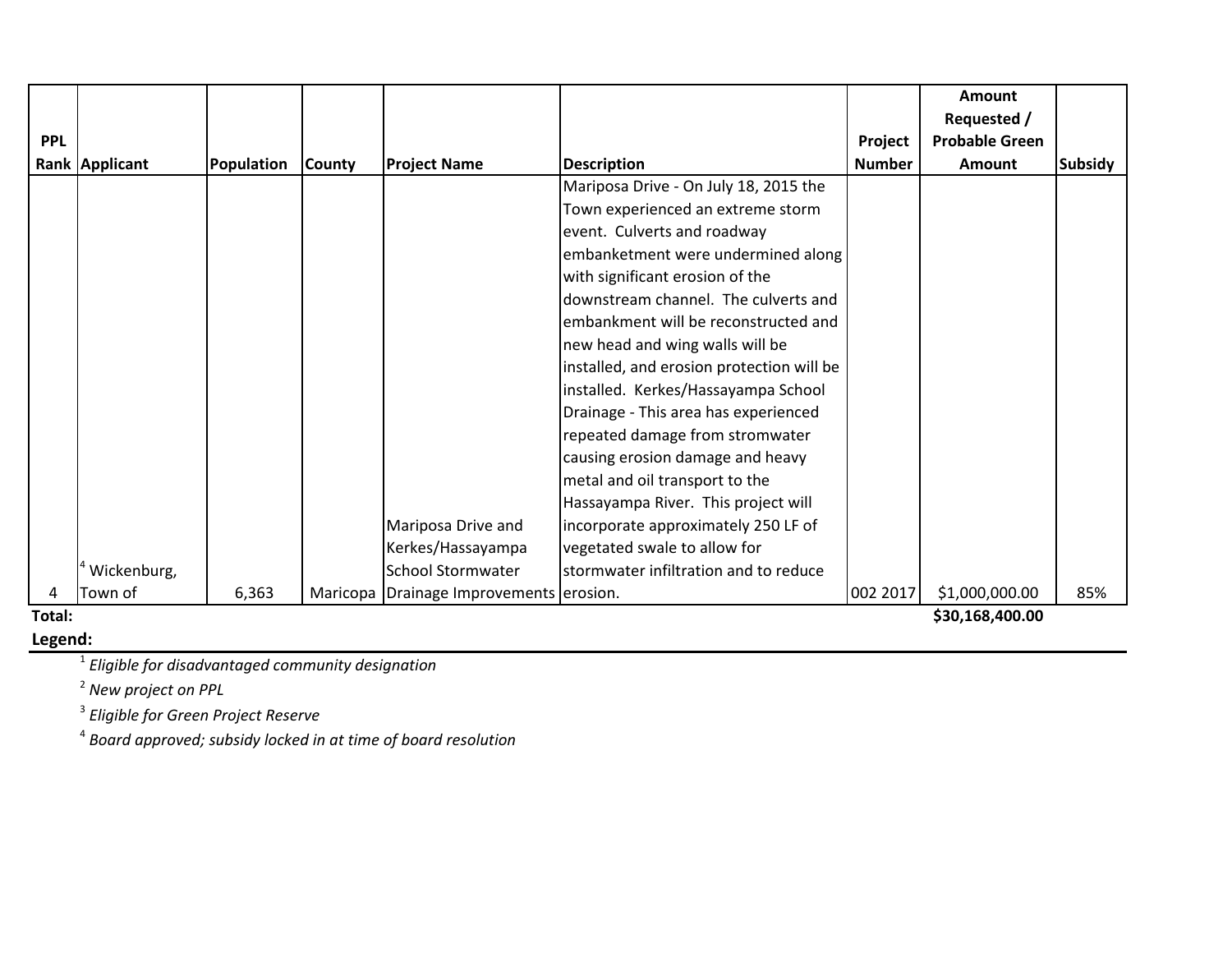2017 Funding Cycle - Fundable Range

June 2017

| <b>Fundable</b> |            |                       |                          |          |                                         |               |                 |         |
|-----------------|------------|-----------------------|--------------------------|----------|-----------------------------------------|---------------|-----------------|---------|
| Range           | <b>PPL</b> |                       |                          |          |                                         | Project       | <b>Amount</b>   |         |
| Rank            |            | Rank Applicant        | <b>Population County</b> |          | <b>Project Name</b>                     | <b>Number</b> | Requested       | Subsidy |
|                 |            |                       |                          |          | <b>Wastewater System Centralization</b> |               |                 |         |
|                 |            | Prescott, City of     | 35,752                   | Yavapai  | Project Phase 1                         | 001 2017      | \$21,600,000.00 | 80%     |
|                 |            |                       |                          |          | Center Street Sewer from Highway 89     |               |                 |         |
|                 |            | Chino Valley, Town of | 5,100                    | Yavapai  | to Molly Rae - Continuation Loan        | 006 2017      | \$640,000.00    | 80%     |
|                 |            |                       |                          |          | Mariposa Drive and                      |               |                 |         |
|                 |            |                       |                          |          | Kerkes/Hassayampa School Stormwater     |               |                 |         |
|                 |            | Wickenburg, Town of   | 6,363                    | Maricopa | Drainage Improvements                   | 002 2017      | \$1,000,000.00  | 85%     |

**Total: \$23,240,000.00**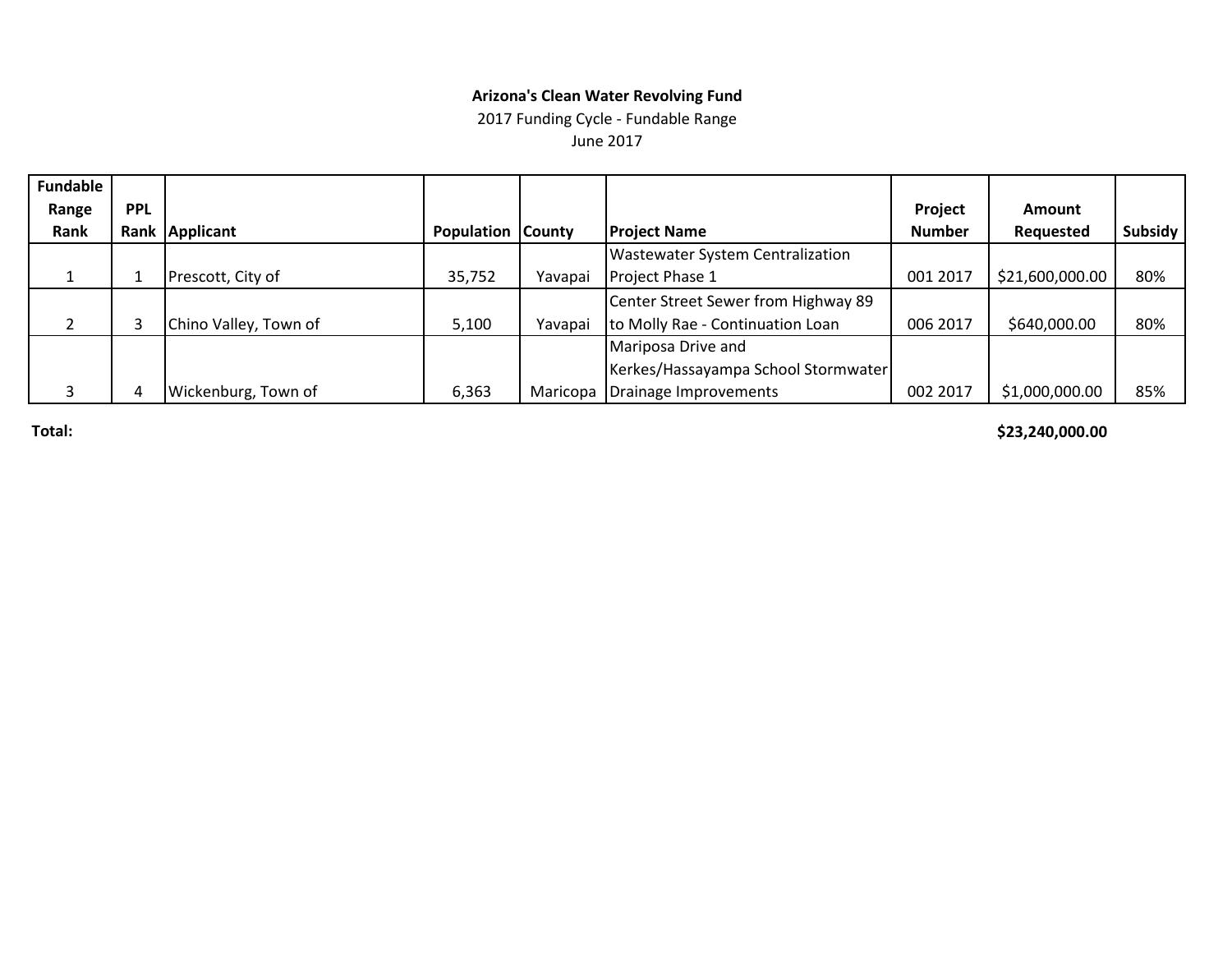2018 Funding Cycle - Fundable Range

| <b>Fundable</b> |             |                                 |                          |          |                                        |               |                |         |
|-----------------|-------------|---------------------------------|--------------------------|----------|----------------------------------------|---------------|----------------|---------|
| Range           | <b>PPL</b>  |                                 |                          |          |                                        | Project       | <b>Amount</b>  |         |
| <b>Rank</b>     | <b>Rank</b> | <b>Applicant</b>                | <b>Population County</b> |          | <b>Project Name</b>                    | <b>Number</b> | Requested      | Subsidy |
|                 |             | Tierra Buena Water Company      |                          |          |                                        |               |                |         |
| 1               | 1           | Inc.                            | 320                      | Maricopa | <b>Arsenic Remediation Project 3</b>   | 008 2018      | \$661,729.00   | 85%     |
|                 |             | Golden Shores Water             |                          |          | Meter and Valve Replacement &          |               |                |         |
| $\overline{2}$  | 2           | Company                         | 3,100                    | Mohave   | <b>Backup Generator</b>                | 006 2018      | \$514,700.00   | 80%     |
|                 |             | <b>Truxton Canyon Water</b>     |                          |          |                                        |               |                |         |
| 3               | 3           | Company                         | 2,202                    | Mohave   | Hualapai 1 Well Conversion             | 005 2018      | \$347,557.00   | 80%     |
|                 |             |                                 |                          |          | Arizona Windsong Water System          |               |                |         |
| 4               | 5           | Navajo Tribal Utility Authority | 1,747                    | Apache   | Infrastructure Improvements            | 007 2018      | \$1,797,200.00 | 75%     |
|                 |             |                                 |                          |          |                                        |               |                |         |
|                 |             | Pine Creek Canyon Domestic      |                          |          | <b>PRV and Isolation Valve Upgrade</b> |               |                |         |
| 5.              |             | Water Improvement District      | 45                       | Gila     | Project                                | 012 2018      | \$250,000.00   | 80%     |
|                 |             | Elfrida Water Improvement       |                          |          |                                        |               |                |         |
| 6               | 8           | District                        | 800                      | Cochise  | Elfrida Water Critical Well Repair     | 010 2018      | \$85,000.00    | 80%     |

**Total: \$3,656,186.00**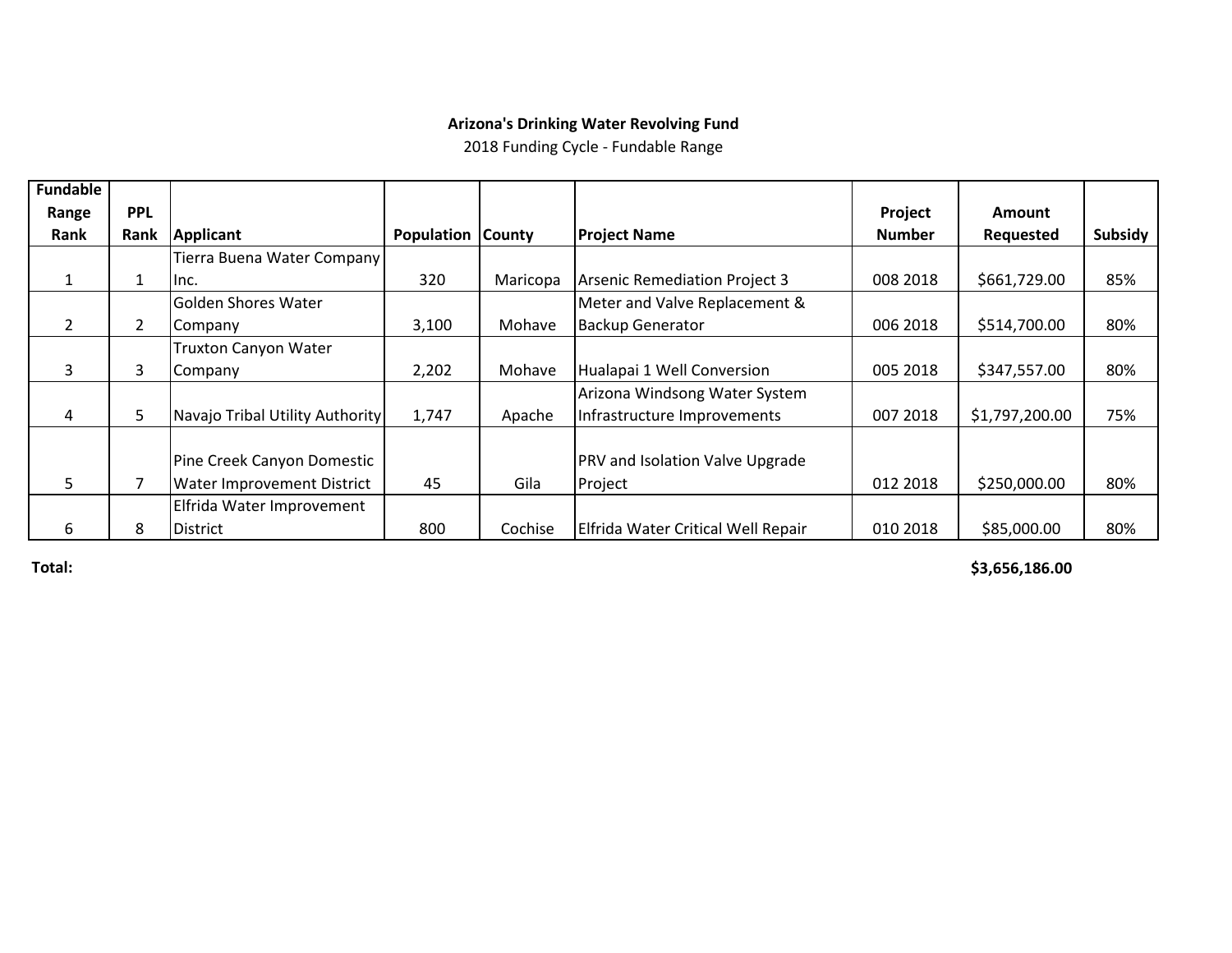Project Priority List 2018 Funding Cycle FY2018 IUP - Revised

|            |                              |            |                    |                         |                                                |               | Amount                |                |
|------------|------------------------------|------------|--------------------|-------------------------|------------------------------------------------|---------------|-----------------------|----------------|
|            |                              |            |                    |                         |                                                |               | Requested /           |                |
| <b>PPL</b> |                              |            |                    |                         |                                                | Project       | <b>Probable Green</b> |                |
|            | Rank Applicant               | Population | <b>County</b>      | <b>Project Name</b>     | <b>Description</b>                             | <b>Number</b> | <b>Amount</b>         | <b>Subsidy</b> |
|            |                              |            |                    |                         | The Company's single source production well    |               |                       |                |
|            |                              |            |                    |                         | has exceeded the MCL for arsenic. This         |               |                       |                |
|            |                              |            |                    | Arsenic                 | project proposes to install a centralized      |               |                       |                |
|            | Tierra Buena Water           |            |                    | Remediation             | arsenic treatment system to achieve an         |               |                       |                |
| 1          | Company Inc.                 | 320        | Maricopa Project 3 |                         | acceptable level below the MCL.                | 008 2018      | \$661,729.00          | 85%            |
|            |                              |            |                    |                         | Golden Shores Water Company will install       |               |                       |                |
|            |                              |            |                    | <b>Meter and Valve</b>  | radio read meters, a back up generator and     |               |                       |                |
|            | <sup>1,3</sup> Golden Shores |            |                    | Replacement &           | replace faulty isolation valves to facilitate  |               | \$514,700 /           |                |
| 2          | <b>Water Company</b>         | 3,100      | Mohave             | <b>Backup Generator</b> | future repairs.                                | 006 2018      | \$378,459.40          | 80%            |
|            |                              |            |                    |                         | The Hualapai 1 well has 2 natural gas engines  |               |                       |                |
|            |                              |            |                    |                         | that are 52 years old that need replacement.   |               |                       |                |
|            |                              |            |                    |                         | The project will replace the two existing      |               |                       |                |
|            |                              |            |                    |                         | engines with a single electric motor, equip    |               |                       |                |
|            |                              |            |                    |                         | the well to adapt to the new electric motor    |               |                       |                |
|            | <b>Truxton Canyon</b>        |            |                    | Hualapai 1 Well         | and run electrical service to the well from    |               | \$347,557.00 /        |                |
| 3          | <b>Water Company</b>         | 2,202      | Mohave             | Conversion              | the main electrical transmission line.         | 005 2018      | \$289,123.00          | 80%            |
|            |                              |            |                    |                         | Q Mountain experiences high water loss. The    |               |                       |                |
|            |                              |            |                    |                         | distribution system will be replaced including |               |                       |                |
|            |                              |            |                    | Q Mountain Vista        | new valves and meters. Additional storage      |               |                       |                |
|            |                              |            |                    | <b>Water Pipeline</b>   | capacity, booster pumps and rehabilitation     |               |                       |                |
|            | Q Mountain Mobile            |            |                    | Replacement and         | of a well will also be components of this      |               |                       |                |
| 4          | <b>Home Park</b>             | 400        | La Paz             | Upgrade                 | project.                                       | 003 2018      | \$1,600,000.00        | 75%            |
|            |                              |            |                    |                         | Arizona Windsong's well exceeds the MCL        |               |                       |                |
|            |                              |            |                    |                         | for uranium and current system assets are      |               |                       |                |
|            |                              |            |                    | Arizona Windsong        | deteriorated. The system has been acquired     |               |                       |                |
|            |                              |            |                    | Water System            | by NTUA. This project proposes to install an   |               |                       |                |
|            | Navajo Tribal Utility        |            |                    | Infrastructure          | interconnect, replace distribution lines and   |               |                       |                |
| 5          | Authority                    | 1,747      | Apache             | Improvements            | meters.                                        | 007 2018      | \$1,797,200.00        | 75%            |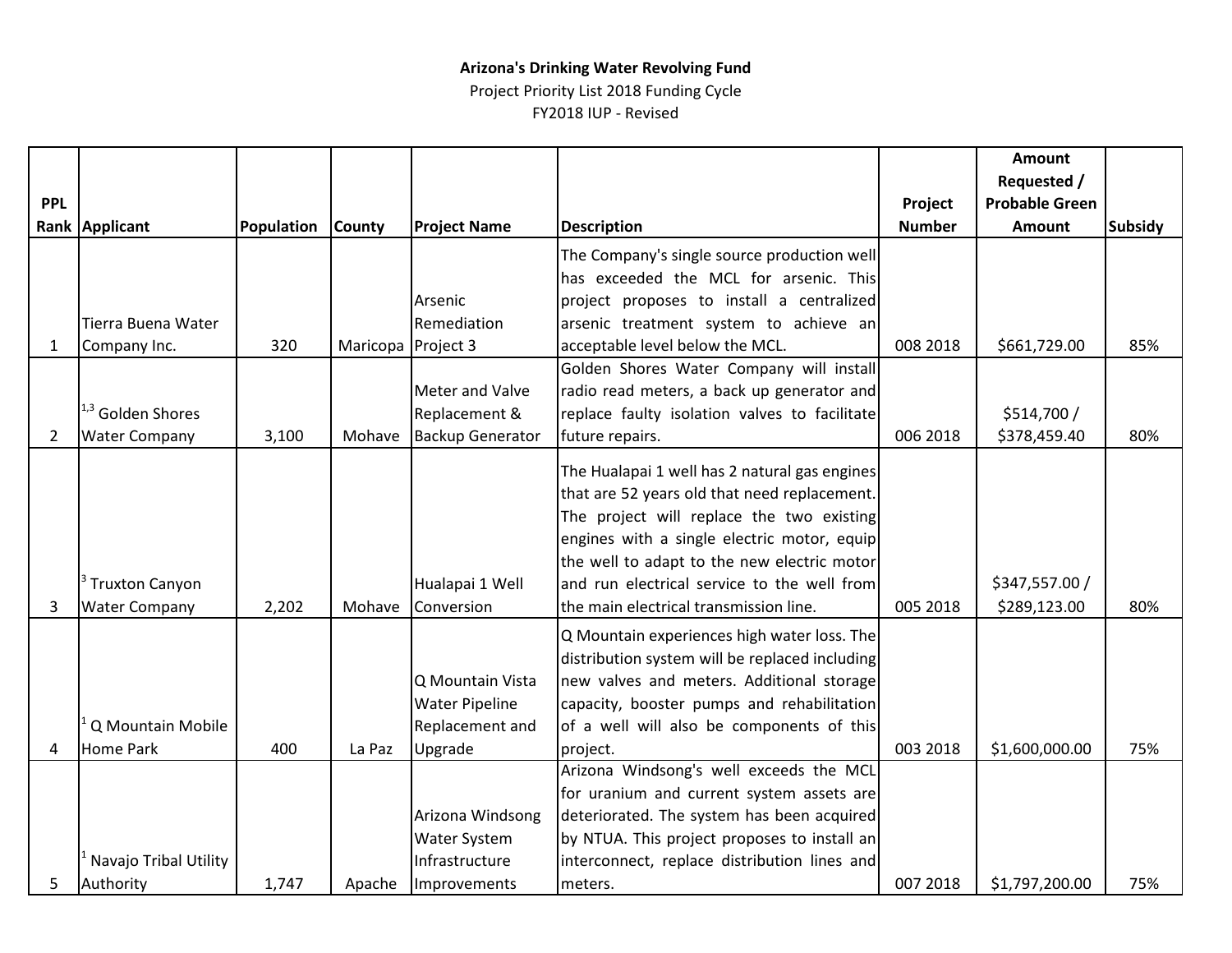|            |                              |                   |               |                             |                                               |               | Amount                |         |
|------------|------------------------------|-------------------|---------------|-----------------------------|-----------------------------------------------|---------------|-----------------------|---------|
|            |                              |                   |               |                             |                                               |               | Requested /           |         |
| <b>PPL</b> |                              |                   |               |                             |                                               | Project       | <b>Probable Green</b> |         |
|            | Rank Applicant               | <b>Population</b> | <b>County</b> | <b>Project Name</b>         | <b>Description</b>                            | <b>Number</b> | Amount                | Subsidy |
|            |                              |                   |               |                             | The system is in need of water storage and    |               |                       |         |
|            | Lyn-Lee Water                |                   |               |                             | electrical updates to comply with ADEQ        |               |                       |         |
| 6          | Company                      | 90                | Pima          | <b>Water Storage</b>        | standards.                                    | 002 2018      | \$40,000.00           | 85%     |
|            |                              |                   |               |                             | The system's pressure reducing valves are 22  |               |                       |         |
|            |                              |                   |               |                             | years old and are failing to control the      |               |                       |         |
|            |                              |                   |               |                             | pressure in the water system, resulting in    |               |                       |         |
|            |                              |                   |               |                             | 53% of the homes seeing water pressure        |               |                       |         |
|            | $1,2,3$ Pine Creek           |                   |               |                             | above 90 psi. The solution is to replace all  |               |                       |         |
|            | Canyon Domestic              |                   |               | PRV and Isolation           | the failing PRVs and underground vaults.      |               |                       |         |
|            | Water Improvement            |                   |               | Valve Upgrade               | Eighteen isolation valves need to be          |               | \$250,000.00 /        |         |
|            | District                     | 45                | Gila          | Project                     | replaced.                                     | 012 2018      | \$100,000.00          | 80%     |
|            |                              |                   |               |                             | One well is quickly depleting water and is no |               |                       |         |
|            |                              |                   |               |                             | longer viable as a backup well in its current |               |                       |         |
|            |                              |                   |               |                             | condition. The well needs to be deepened      |               |                       |         |
|            |                              |                   |               |                             | and the pump reset. Another well has been     |               |                       |         |
|            |                              |                   |               |                             | in active and is outdated. It requires an     |               |                       |         |
|            |                              |                   |               |                             | updated pressure tank, updated fuse box,      |               |                       |         |
|            | <sup>1,2</sup> Elfrida Water |                   |               | Elfrida Water               | starting box, and a three phase generator to  |               |                       |         |
| 8          | Improvement District         | 800               | Cochise       | <b>Critical Well Repair</b> | be put back into service.                     | 010 2018      | \$85,000.00           | 80%     |
| Total:     |                              |                   |               |                             |                                               |               | \$5,296,186.00        |         |

### **Legend:**

<sup>1</sup> *Eligible for disadvantaged community designation*

<sup>2</sup> *New project on PPL*

<sup>3</sup> *Eligible for Green Project Reserve*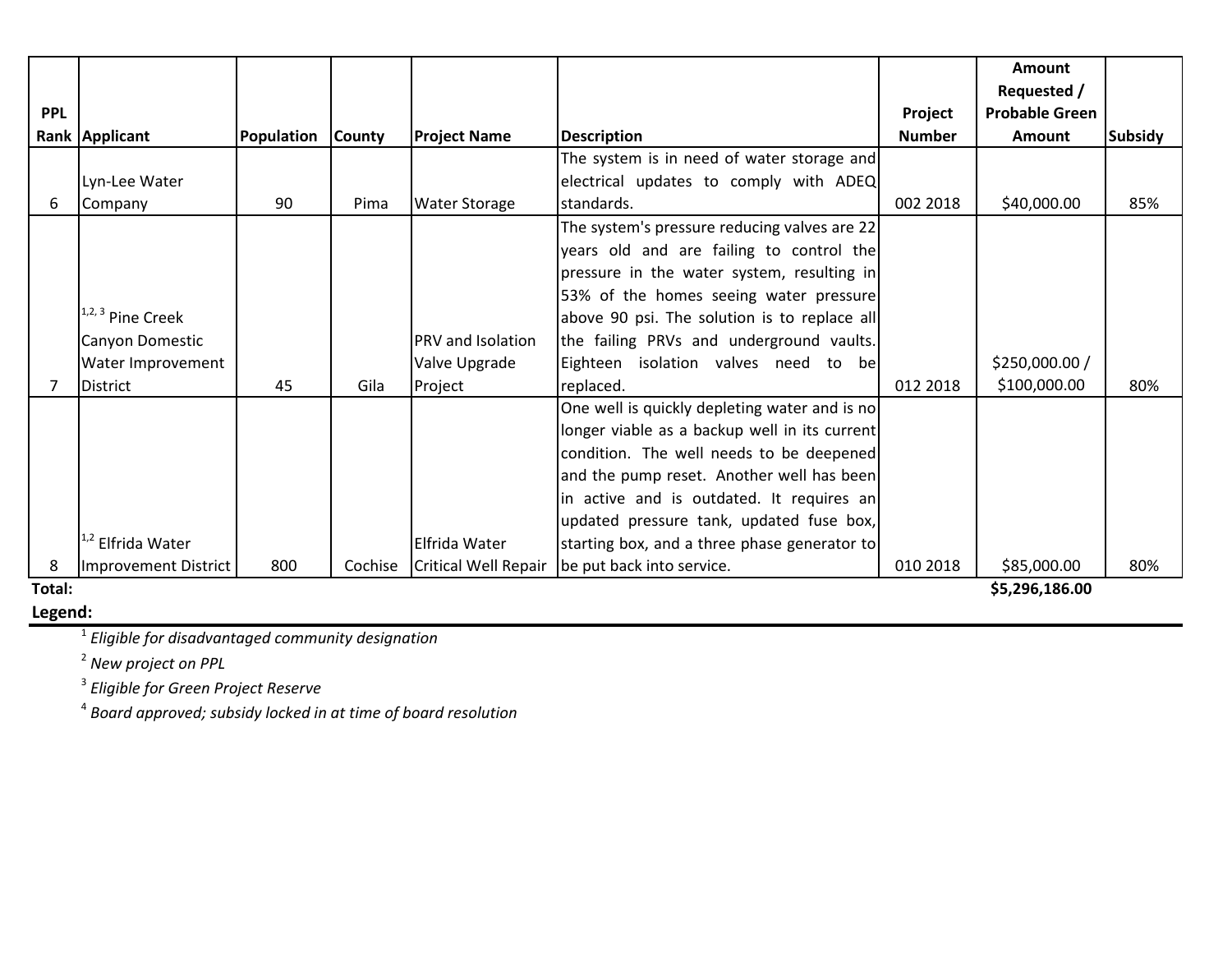2018 Funding Cycle - Fundable Range

| <b>Fundable</b>                  |             |           |                          |                      |                |           |         |
|----------------------------------|-------------|-----------|--------------------------|----------------------|----------------|-----------|---------|
| Range                            | <b>PPL</b>  |           |                          |                      | <b>Project</b> | Amount    |         |
| <b>Rank</b>                      | <b>Rank</b> | Applicant | <b>Population County</b> | <b>IProject Name</b> | <b>Number</b>  | Reauested | Subsidy |
| INO SYSTEMS ARE READY TO PROCEED |             |           |                          |                      |                |           |         |

**Total: \$0.00**